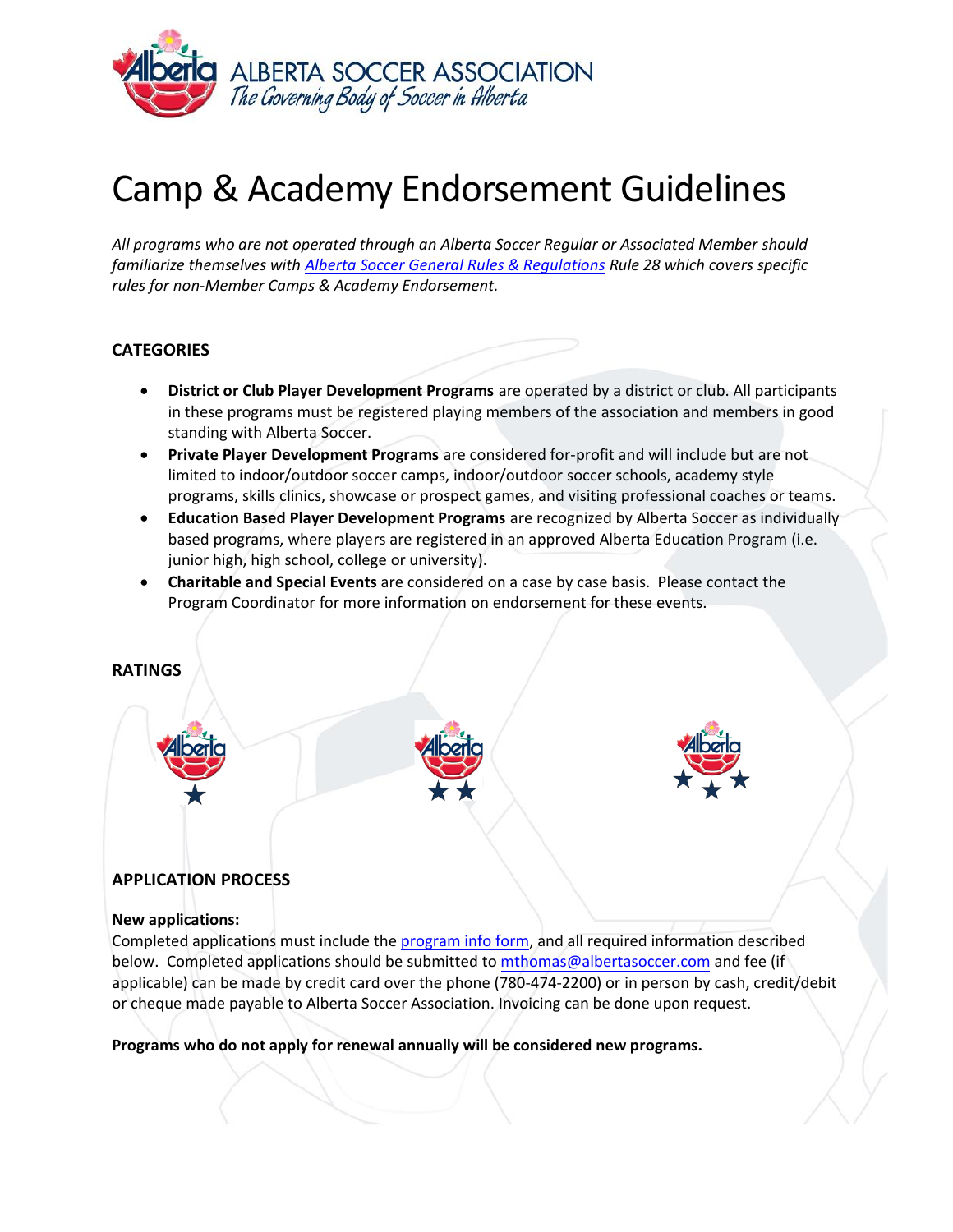#### **Processing of applications:**

Acknowledgement of receipt of application and request for any missing/additional information if required will be sent to applicant and their district within two weeks of the date it is received by Alberta Soccer.

Notification of successful, unsuccessful or conditional endorsement shall be sent to applicant and their District after review and rating process.

Endorsed academies, camps, events and education programs will be posted on the ASA web site once approved and be linked to program web sites.

#### **ENDORSEMENT FEES**

#### **Alberta Soccer and Associate Members:**

There is no endorsement fee for programs being offered by Alberta Soccer Association members or their Associate member associations for currently registered ASA participants. For programs that are open to participants outside of their own associations however, there is an application fee of \$50.00 (+GST).

#### **Non-Alberta Soccer members:**

All non-affiliated/private applications must be accompanied by a \$50.00 (+ GST) fee.

#### **PLAYER REGISTRATION FEES**

Excluding Education programs, endorsed programs must pay player registration fees, including Regular Member, ASA and CSA fees, for any player that is not registered in a Regular Member program in the season in which the camp or academy is running. Programs are responsible for presenting properly completed forms to districts, prior to those player's participation in their endorsed programs.

#### **WHAT TO INCLUDE IN YOUR APPLICATION**

- **1. Administrative Elements (all new applications)**
	- List of each program to be offered during the endorsement period
	- Dates on which the program(s) is/are proposed to operate
	- Hours of instruction and daily timetable
	- Any off-field activities to be incorporated
	- Anticipated number of participants
	- All applications involving co-ed participants are required to include a female coach or attendant who will be on site during operating hours
	- Copies of cleared police record checks no more than three years old for all staff involved with the program or letter from district association confirming they have them on file with the following exception
		- $\circ$  Education applications are exempt from this requirement as their instructors are required to already have as current staff within the educational system.
	- Proposed location(s) including description of facilities being utilized
	- Emergency action plan and identification of qualified First Aid providers
	- A letter of support from the respective district/s in which program/s will operate.
		- $\circ$  If you are denied a letter/letters of support, you may appeal this to Alberta Soccer. Please contact mthomas[@albertasoccer.com](mailto:ccharron@albertasoccer.com) for more information.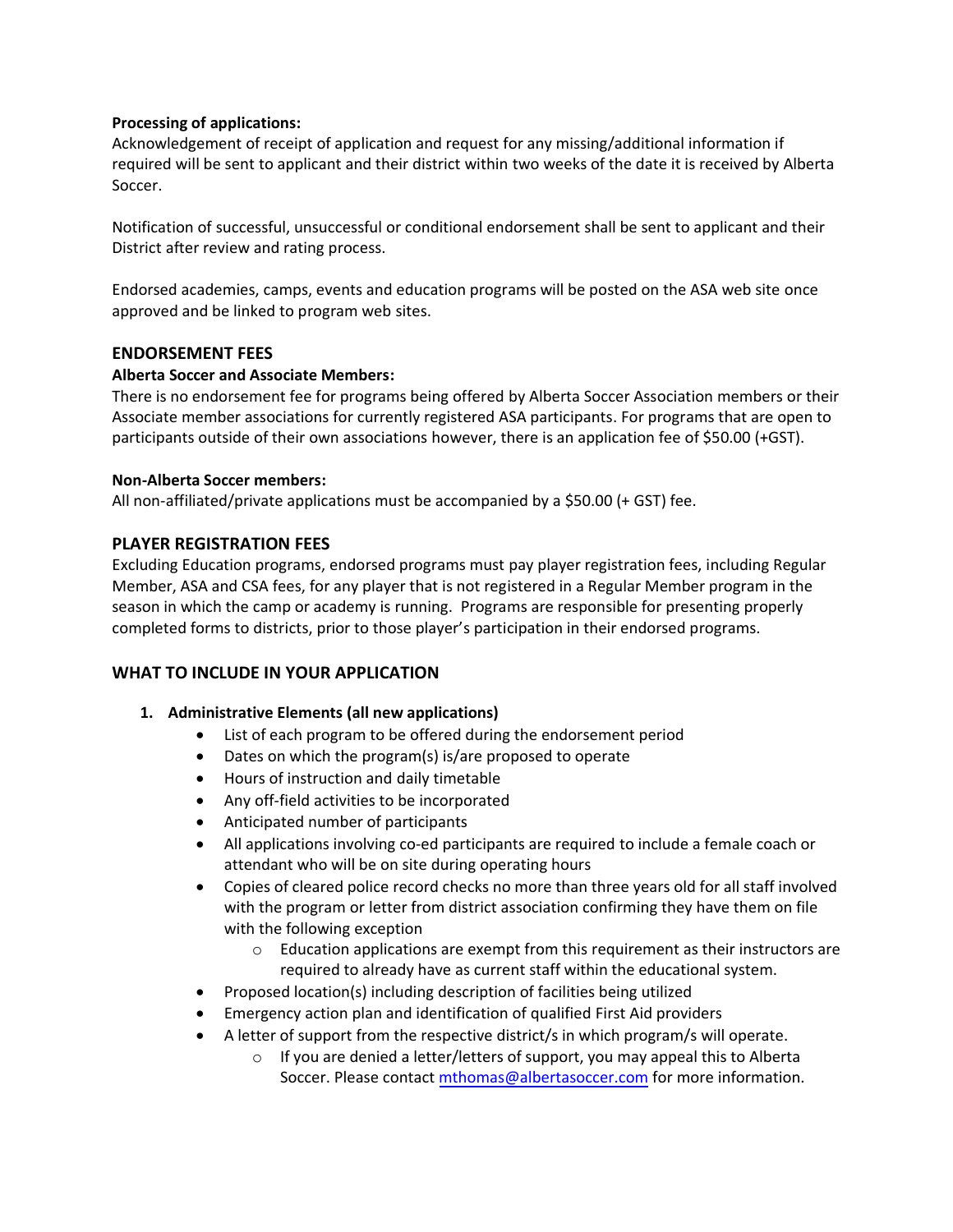#### **2. Insurance (all new applications)**

- District or Club Player Development Program
	- o All ASA registered players, coaches, referees (where applicable) and facilities are covered under the Alberta Soccer Association published policies.
	- $\circ$  Any non-ASA registered players must pay the appropriate player registration fees prior to participation. [\(Use Unregistered Camp & Academy Endorsement](https://albertasoccer.com/player/endorsed-camps-and-academies/) [Player Form.\)](https://albertasoccer.com/player/endorsed-camps-and-academies/)
		- Camps or events lasting 1 week or less have the option to pay a \$20 guest registration fee in lieu of the full player registration fee prior to participation. [\(Use Unregistered Camp & Academy Endorsement Player](https://albertasoccer.com/player/endorsed-camps-and-academies/) [Form.\)](https://albertasoccer.com/player/endorsed-camps-and-academies/)
- Private Player Development Program
	- o All ASA registered players, coaches, referees are covered under the Alberta Soccer Association published policies.
	- $\circ$  The private provider must receive written approval from the registered player's district and club to access an ASA travel permit for events outside of Alberta or to participate in events (exhibition games, showcase events, tournaments etc.) in Alberta.
	- o Any non-ASA registered players must pay the appropriate player registration fees prior to participation. [\(Use Unregistered Camp & Academy Endorsement](https://albertasoccer.com/player/endorsed-camps-and-academies/) [Player Form.\)](https://albertasoccer.com/player/endorsed-camps-and-academies/)
	- o Camps or events lasting 1 week or less have the option to pay a \$20 guest registration fee in lieu of the full player registration fee prior to participation. [\(Use Unregistered Camp & Academy Endorsement Player Form.\)](https://albertasoccer.com/player/endorsed-camps-and-academies/)
	- $\circ$  The private provider must provide proof of Commercial General Liability (CGL), with minimum coverage of \$2,000,000 for the Registered Business operating the Camp or Academy and must add Alberta Soccer as an additional insured to the CGL policy.
- Education Based Player Development Program
	- o Proof of insurance must be provided by the institution (copy of policy or by letter)
- Charitable and Special Events
	- o Proof of insurance or Alberta Soccer coverage will be assessed on a case-by-case basis.

#### **3. Technical Elements (all new applications)**

- Program must follow the Long-Term Player Development model
- Objectives and purpose of the soccer training program
- Brief synopsis/ overview of each program
	- $\circ$  List of all coaches and instructors and their coaching qualifications. This must include either copies of dated coaching certificates and/or NCCP #, date of certification, course and status (i.e. C License – Trained, June 2021, MED, June 2021)
- Instructor to player ratio (maximum):
	- $\blacksquare$  U4 to U8 8:1 (1 group of players)
	- $\blacksquare$  U10 to U14 + -12:1 (1 group of players)
- Age groups and gender(s) including skill level of players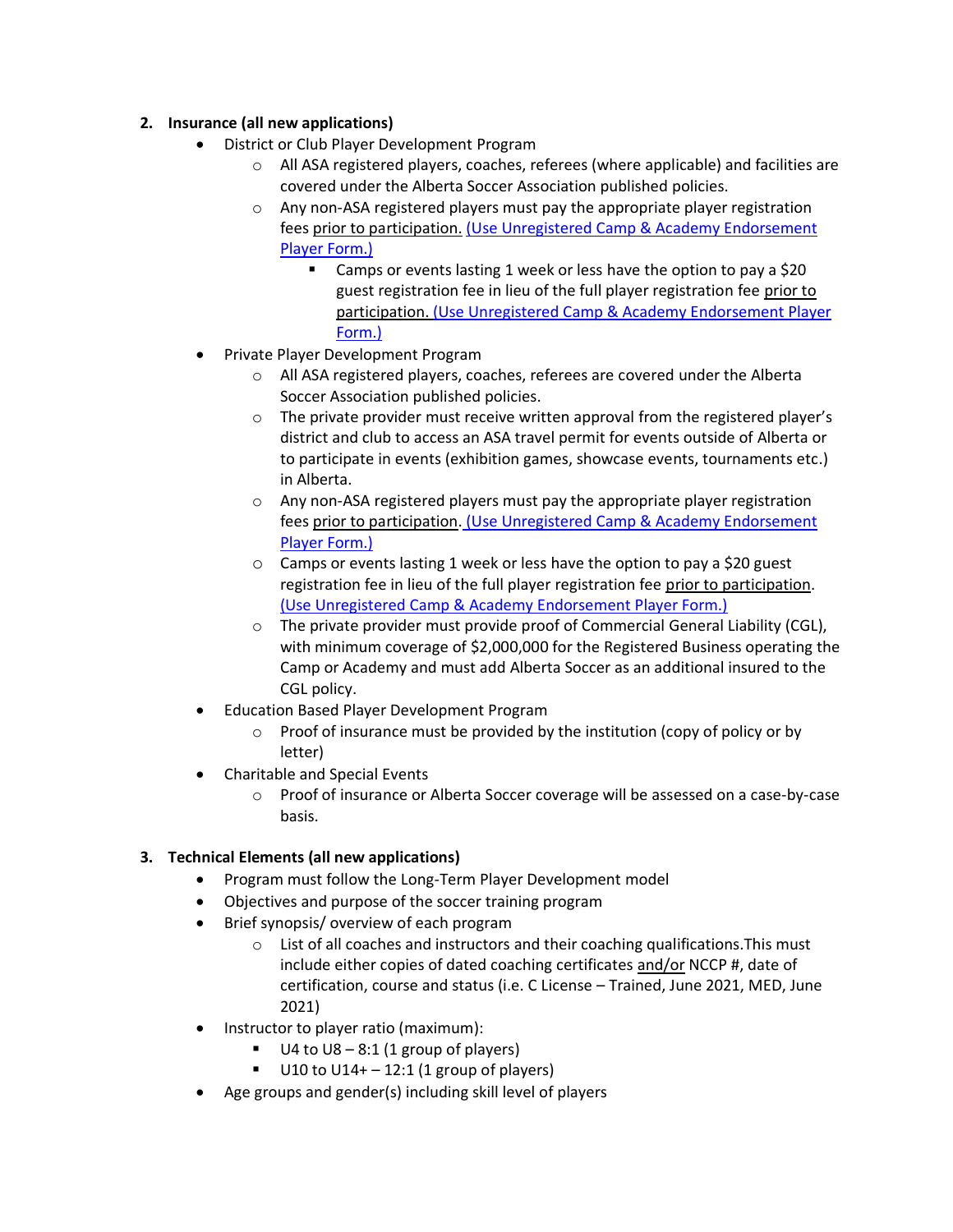#### **4. Additional Technical Elements (required for Education applications only):**

- NCCP coaching qualifications must be noted for all instructors.
- It is strongly recommended that a certified teacher should be supervising these training sessions.
- Hours
	- o High School

 $\blacksquare$  3 – 5 Hours

o Junior High

 $\blacksquare$  3 – 4 Hours

- o Elementary
	- $\blacksquare$  2 3 Hours
- The soccer curriculum should include sport performance, player and coach education programs.

# **5. Renewal Applications:**

- Renewal fee (where applicable)
- Letter/s of support from the district/s where the program operates.
- Documentation provided about program details for original/previous endorsement period.
- List of proposed program offerings including dates, hours of instruction, daily timetable & if any planned off-field activities
- Proposed location & facilities description
- Emergency action plan and identification of qualified First Aid providers
- List of all coaches and instructors and their coaching qualifications.
	- o This must include either copies of dated coaching certificates and/or NCCP #, date of certification, course and status (i.e. C License – Trained, June 2021, MED, June 2021)
	- $\circ$  This must include copies of valid CPIC (Vulnerable Sector) checks within 3 years, for all staff or a letter from District confirming these police checks
- Education based and Private Player Development programs must also include a current certificate or letter of insurance.
	- o If a District or Club is engaging a private organization, proof of contract OR private insurance for the contractor may be required.
- Before processing, all renewal applications except Education programs must also include a list of program participants which includes Last Name, First Name, Age Group and Alberta Soccer District/Club they were registered with during the previous endorsement period.